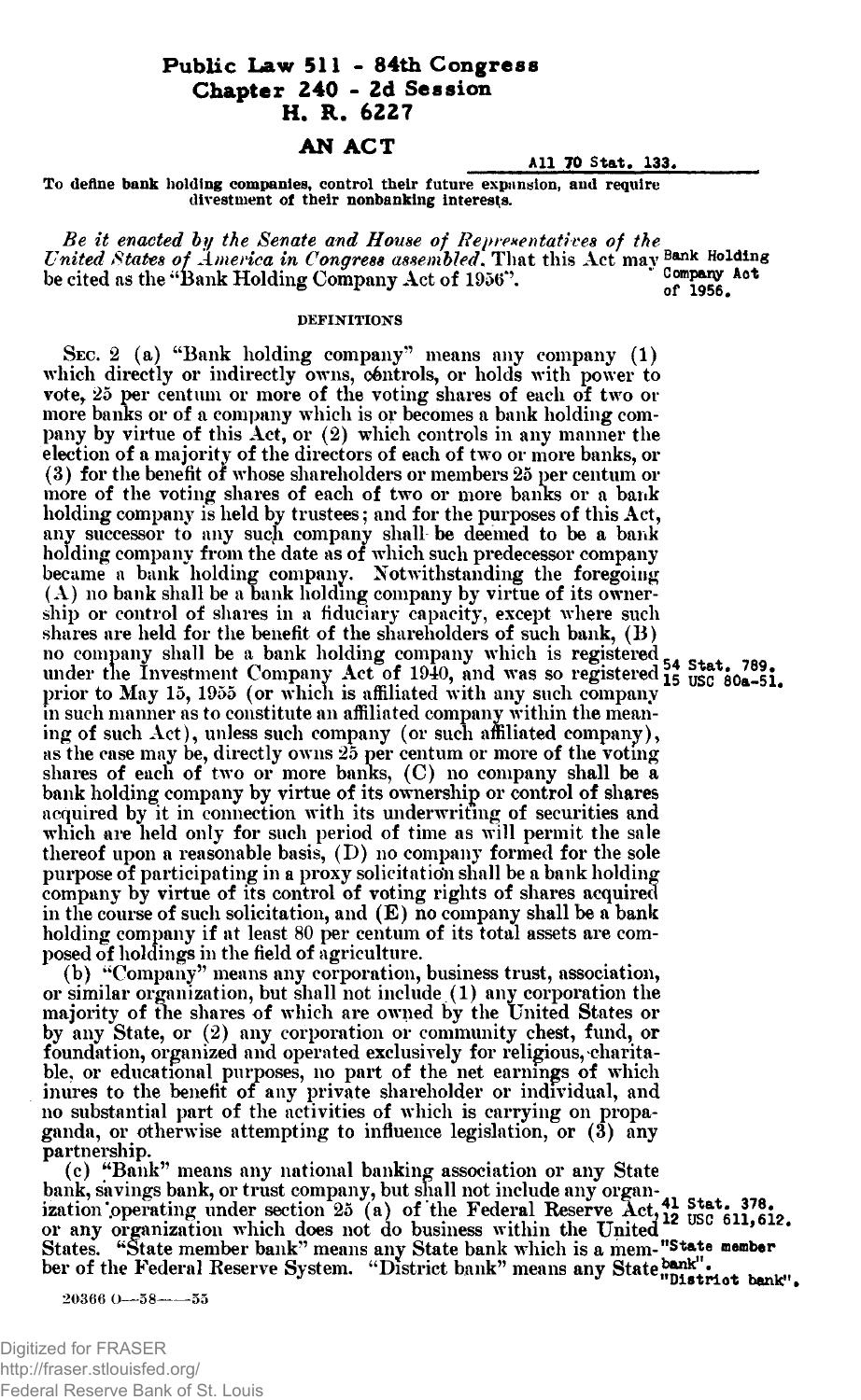**(d) "Subsidiary", with respect to a specified bank holding company, means (1) any company 25 per centum or more of whose voting** shares (excluding shares owned by the United States or by any company wholly owned by the United States) is owned or controlled<br>by such bank holding company; or (2) any company the election **any wholly owned by the United States) is owned or controlled of a majority of whose directors is controlled in any manner by such bank holding company; or (3) any company 25 per centum or more of whose voting shares are held by trustees for the Denefit of the shareholders or members of such bank holding company.**

**(e) The term "successor" shall include any company which acquires directly or indirectly from a bank holding company shares of any** bank, when and if the relationship between such company and the **bank holding company is such that the transaction effects no substantial change in the control of the bank or beneficial ownership of such shares of such bank. The Board may, by regulation, further define the term "successor" to the extent necessary to prevent evasion of the purposes of this Act.**

**(f) "Board" means the Board of Governors of the Federal Reserve System.**

**(g) "Agriculture", as used in section 2 (a), includes farming in all its branches including fruitgrowing, dairying, the raising of livestock, bees, fur-bearing animals, or poultry, forestry or lumbering operations, and the production of naval stores, and operations directly related thereto.**

#### **ACQUISITION OF BANK SHARES OR ASSETS**

**S ec. 3. (a) It shall be unlawful except with the prior approval of the Board (1) for any action to be taken which results in a company becoming a bank holding company under section 2 (a) of this Act; (2) for any bank holding company to acquire direct or indirect ownership or control of any voting shares of any bank if, after such acquisition, such company will directly or indirectly own or control more than 5 per centum of the voting shares of such bank; (3) for any bank holding company or subsidiary thereof, other than a bank, to acquire all or substantially all of the assets of a bank; or (4) for** any bank holding company to merge or consolidate with any other **bank holding company. Notwithstanding the foregoing this prohibi**tion shall not apply to (A) shares acquired by a bank, (i) in good **faith in a fiduciary capacity, except where such shares are held for the benefit of the shareholders of such bank, or (ii) in the regular course of securing or collecting a debt previously contracted in good faith, but any shares acquired after the date of enactment of this Act in securing or collecting any such previously contracted debt shall be disposed of within a period of two years from the date on which they were acquired; or (B) additional shares acquired by a bank holding company in a bank in which such bank holding company owned or controlled a majority of the voting shares prior to such acquisition.**

**(b) Upon receiving from a company any application for approval under this section, the Board shall give notice to the Comptroller of the Currency, if the applicant company or any bank the voting shares or assets of which are sought to oe acquired is a national banking association or a District bank, or to the appropriate supervisory authority of the interested State, if the applicant company or any bank the voting shares or assets of which are sought to be acquired is a State bank, and shall allow thirty days within which the views and recommendations of the Comptroller of the Currency or the State**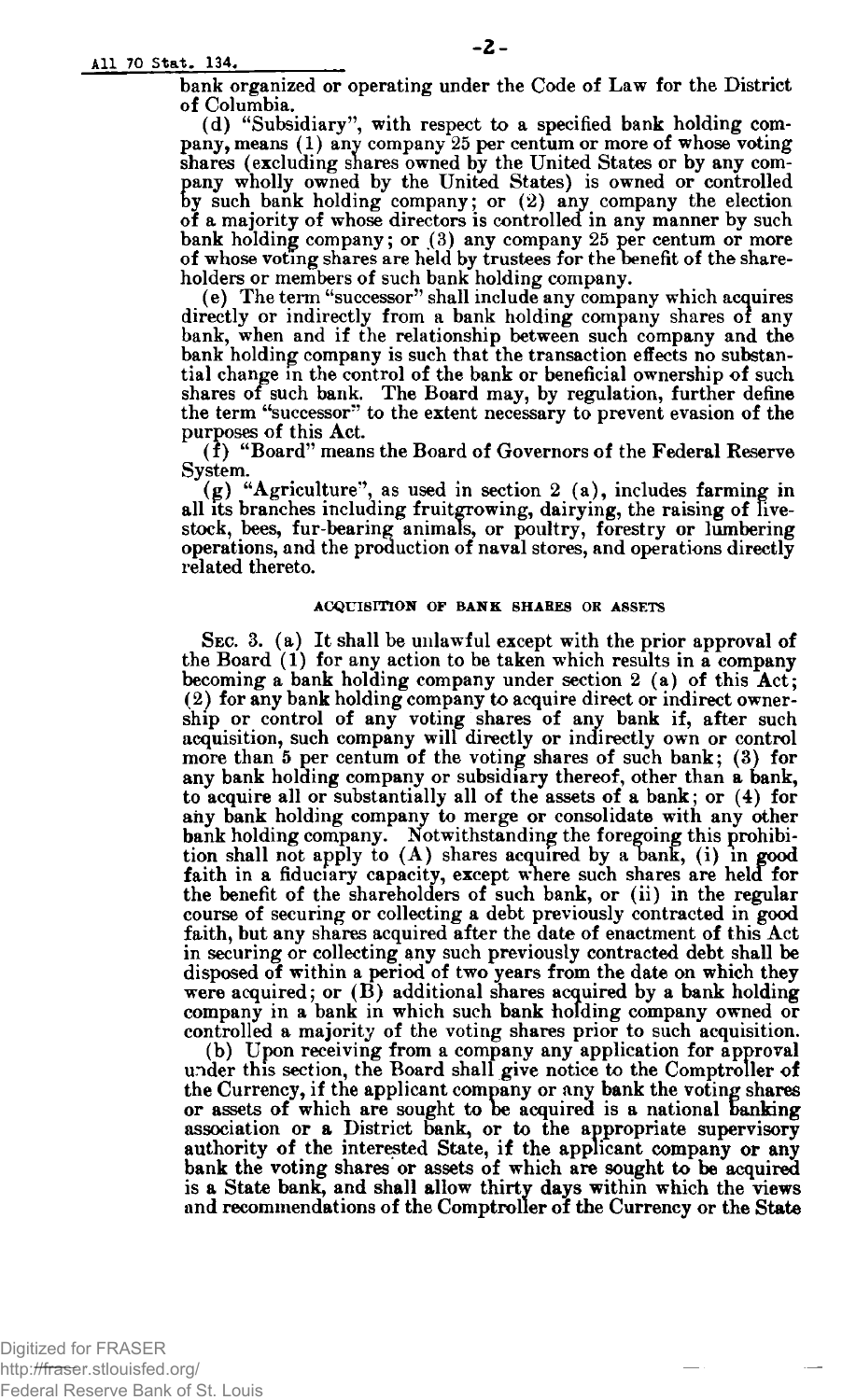**supervisory authority, as the case may be, may be submitted. If the Comptroller of the Currency or the State supervisory authority so notified by the Board disapproves the application in writing within said thirty days, the Board shall forthwith give written notice of that fact to the applicant. Within three days after giving such notice to the applicant, the Board shall notify in writing the applicant and the disapproving authority of the date for commencement of a hearing by it on such application. Any such hearing shall be commenced not less than ten nor more than thirty days after the Board has given written notice to the applicant of the action of the disapproving authority. The length of any such hearing shall be determined by the Board, but it shall afford all interested parties a reasonable opportunity to testify at such hearing. At the conclusion thereof, the Board shall by order grant or deny the application on the basis of the record made at such hearing.**

**(c) In determining whether or not to approve any acquisition or merger or consolidation under this section, the Board shall take into consideration the following factors: (1) the financial history and condition of the company or companies and the banks concerned; (2) their prospects; (3) the character of their management; (4) the convenience, needs, and welfare of the communities and the area concerned ; and (5) whether or not the effect of such acquisition or merger or consolidation would be to expand the size or extent of the bank holding company system involved beyond limits consistent with adequate and sound banking, the public interest, and the preservation of competition in the field of banking.**

**(d) Notwithstanding any other provision of this section, no application shall be approved under this section which will permit any bank holding company or any subsidiary thereof to acquire, directly or indirectly, any voting shares of, interest in, or all or substantially all of the assets of any additional bank located outside of the State in which such bank holding company maintains its principal office and place of business or in which it conducts its principal operations unless the acquisition of such shares or assets of a State bank by an out-of-State bank holding company is specifically authorized by the statute laws of the State in which such bank is located, by language to that effect and not merely by implication.**

### **INTERESTS IN NONBANKING ORGANIZATIONS**

**S ec. 4. (a) Except as otherwise provided in this Act, no bank holding company shall—**

**(1) after the date of enactment of this Act acquire direct or indirect ownership or control of any voting shares of any company which is not a bank, or**

**(2) after two years from the date of enactment of this Act or** from the date as of which it becomes a bank holding company, **whichever is later, retain direct or indirect ownership or control of any voting shares of any company which is not a bank or a bank holding company or engage in any business other than that of banking or of managing or controlling banks or of furnishing services to or performing services for any bank of which it owns or controls 25 per centum or more of the voting shares.**

**The Board is authorized, upon application by a bank holding company, to extend the period referred to in paragraph (2) above from time to time as to such bank holding company for not more than one year at a time if, in its judgment, sucn an extension would not be detrimental to the public interest, but no such extensions shall extend beyond a date**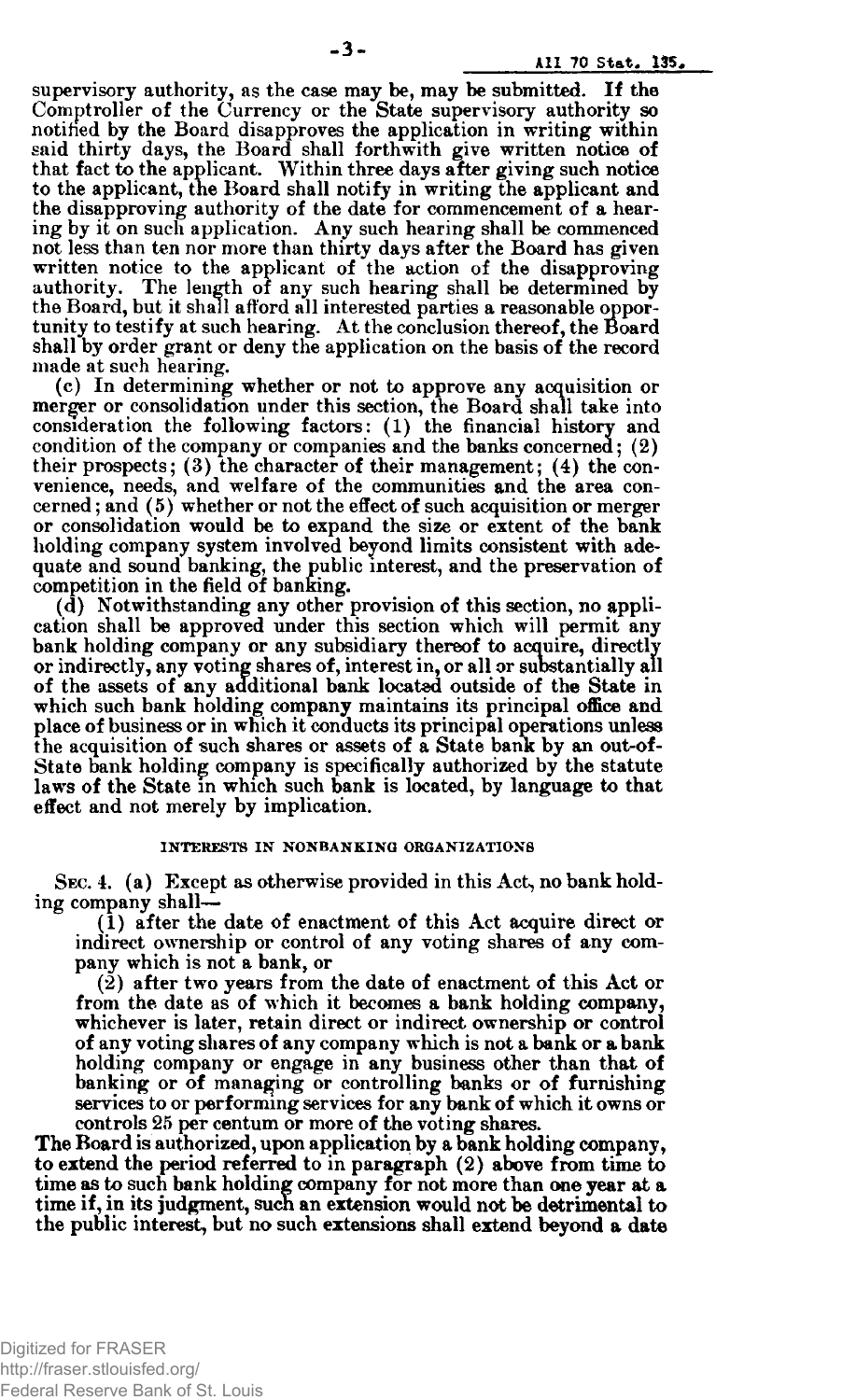**five years after the date of enactment of this Act or five years after the date as of which a company becomes a bank holding company, whichever is later.**

**(b) After two years from the date of enactment of this Act, no certificate evidencing shares of any bank holding company shall bear any statement purporting to represent shares of any other company** except a bank or a bank holding company, nor shall the ownership, **sale, or transfer of shares of any bank holding company be conditioned in any manner whatsoever upon the ownership, sale, or transfer of shares of any other company except a bank or a bank holding company. Nonapplioability (c) The prohibitions in this section shall not apply—**

of prohibitions. (1) to shares owned or acquired by a bank holding company **in any company engaged solely in holding or operating properties used wholly or substantially by any bank with respect to which it is a bank holding company in its operations or acquired for such future use or engaged solely in conducting a safe deposit business, or solely in the Dusiness of furnishing services to or performing services for such holding company and banks with respect to which it is a bank holding company, or in liquidating assets acquired from such bank holding company and such banks;**

**(2) to shares acquired by a bank holding company which is a bank, or by any banking subsidiary of a bank holding company, in satisfaction of a debt previously contracted in good faith, but such bank holding company or such subsidiaries shall dispose of such shares within a period of two years from the date on which they were acquired or from the date of enactment of this Act, whichever is later;**

**(3) to shares acquired by a bank holding company from any of its subsidiaries which subsidiary has been requested to dispose of such shares by any Federal or State authority having statutory power to examine such subsidiary, but such bank holding company shall dispose of such shares within a period of two years from the date on which they were acquired or from the date of enactment of this Act, whichever is later;**

**(4) to shares which are held or acquired by a bank holding** company which is a bank or by any banking subsidiary of a bank **holding company, in good faith in a fiduciary capacity, except where such shares are held for the benefit of the shareholders of such bank holding company or any of its subsidiaries, or to shares which are of the kinds and amounts eligible for investment by National banking associations under the provisions of section** 12 use 24. **5136 of the Revised Statutes, or to shares lawfully acquired and owned prior to the date of enactment of this Act by a bank which is a bank holding company, or by any of its wholly owned subsidiaries;**

> **(5) to shares of any company which are held or acquired by a bank holding company which do not include more than 5 per centum of the outstanding voting securities of such company, and do not have a value greater than 5 per centum of the value of the total assets of the bank holding company, or to the ownership by a bank holding company of shares, securities, or obligations of an investment company which is not a bank holding company and which is not engaged in any business other than investing in securities, which securities do not include more than 5 per centum of the outstanding voting securities of any company and do not include any single asset having a value greater than 5 per** centum of the value of the total assets of the bank holding com**pany;**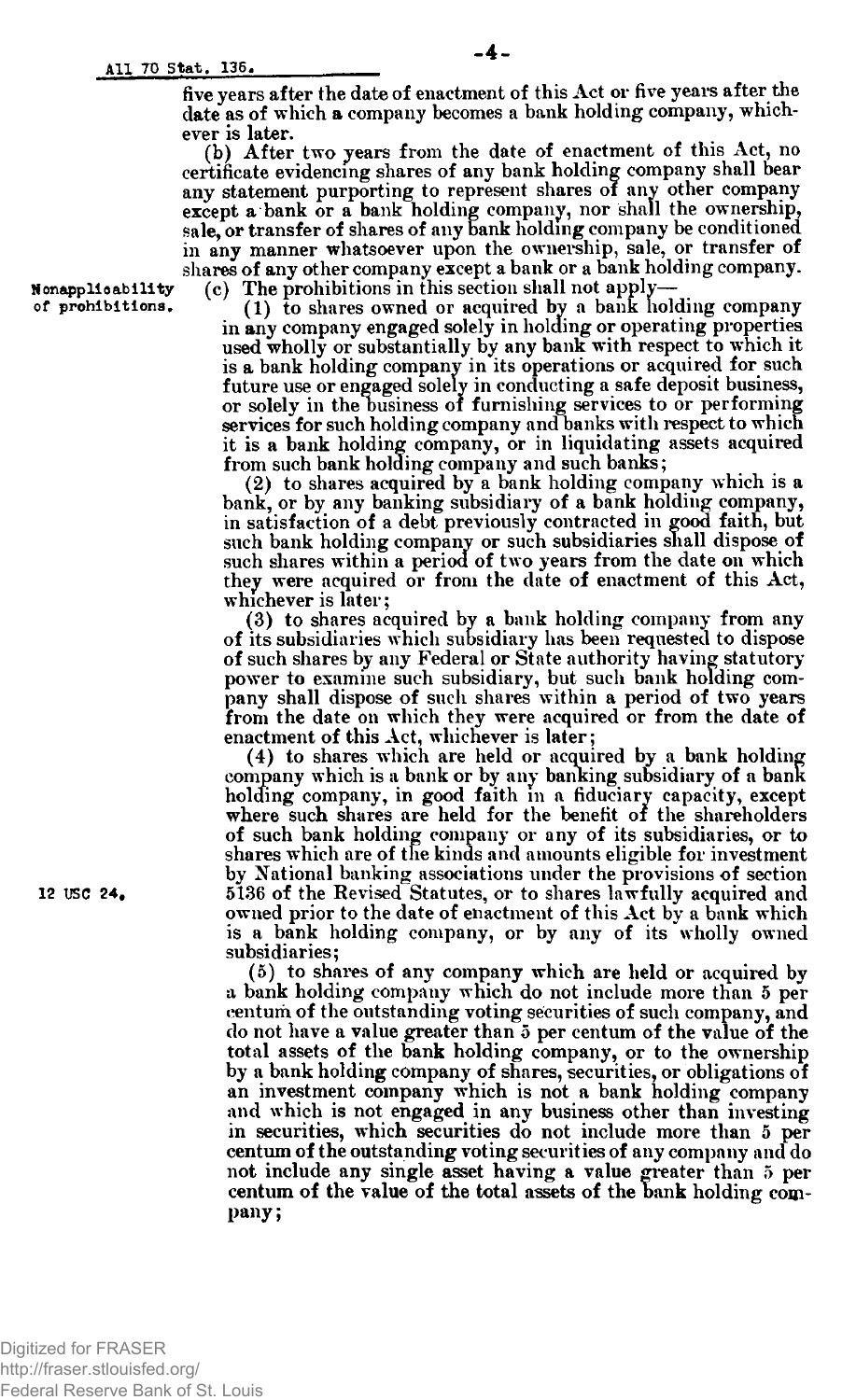All 70 Stat. 137.

**(6) to shares of any company all the activities of which are of a financial, fiduciary, or insurance nature and which the Board after due notice and hearing, and on the basis of the record made at such hearing, by order has determined to be so closely related to the business of banking or of managing or controlling banks as to be a proper incident thereto and as to make it unnecessary for the prohibitions of this section to apply in order to carry out the purposes of this Act;**

**(7) to any bank holding company which is a labor, agricultural, or horticultural organization and which is exempt from taxation under section** 501 **of the Internal Revenue Code of** 1954; **or**

**(8) to shares held or acquired by a bank holding company in any company which is organized under the laws of a foreign country and which is engaged principally in the banking business outside the United States.**

### **ADMINISTRATION**

Sec. 5. **(a) Within one hundred and eighty days after the date of enactment of this Act, or within one hundred ana eighty days after becoming a bank holding company, whichever is later, each bank holding company shall register with the Board on forms prescribed by the** Board, **which shall include such information with respect to the financial condition and operations, management, and intercompany relationships of the bank holding company and its subsidiaries, and related matters, as the Board may deem necessary or appropriate to carry out the purposes of this Act. The Board may, in its discretion, extend the time within which a bank holding company shall register and file the requisite information.**

**(b) The Board is authorized to issue such regulations and orders as may be necessary to enable it to administer and carry out the purposes of this Act and prevent evasions thereof.**

**(c) The Board from time to time may require reports under oath to keep it informed as to whether the provisions of this Act and such regulations and orders issued thereunder have been complied with; and the Board may make examinations of each bank holding company and each subsidiary thereof, the cost of which shall be assessed against, and paid by, such holding company. The Board shall, as far as possible, use the reports of examinations made by the Comptroller of the Currency, the Federal Deposit Insurance Corporation, or the appropriate State bank supervisory authority for the purposes of this section.**

**(d) Before the expiration of two years following the date of enact-**Report to **ment of this Act, and each year thereafter in the Board's annual** Congress. **report to the Congress, the Board shall report to the Congress the results of the administration of this Act; stating what, if any, substantial difficulties have been encountered m carrying out the purposes of this Act, and any recommendations as to changes in the law which in the opinion of the Board would be desirable.**

**BORROWING BY BANK HOLDING COMPANY OR ITS SUBSIDIARIES**

**S ec. 6. (a) From and after the date of enactment of this Act, it shall be unlawful for a bank—**

**(1) to invest any of its funds in the capital stock, bonds, debentures, or other obligations of a bank holding company of which it is a subsidiary, or of any other subsidiary of such bank holding company;**

**(2) to accept the capital stock, bonds, debentures, or other obligations of a bank holding company of which it is a subsidiary or any other subsidiary of such bank holding company, as collateral**

68A Stat. 163. 26 USC 501.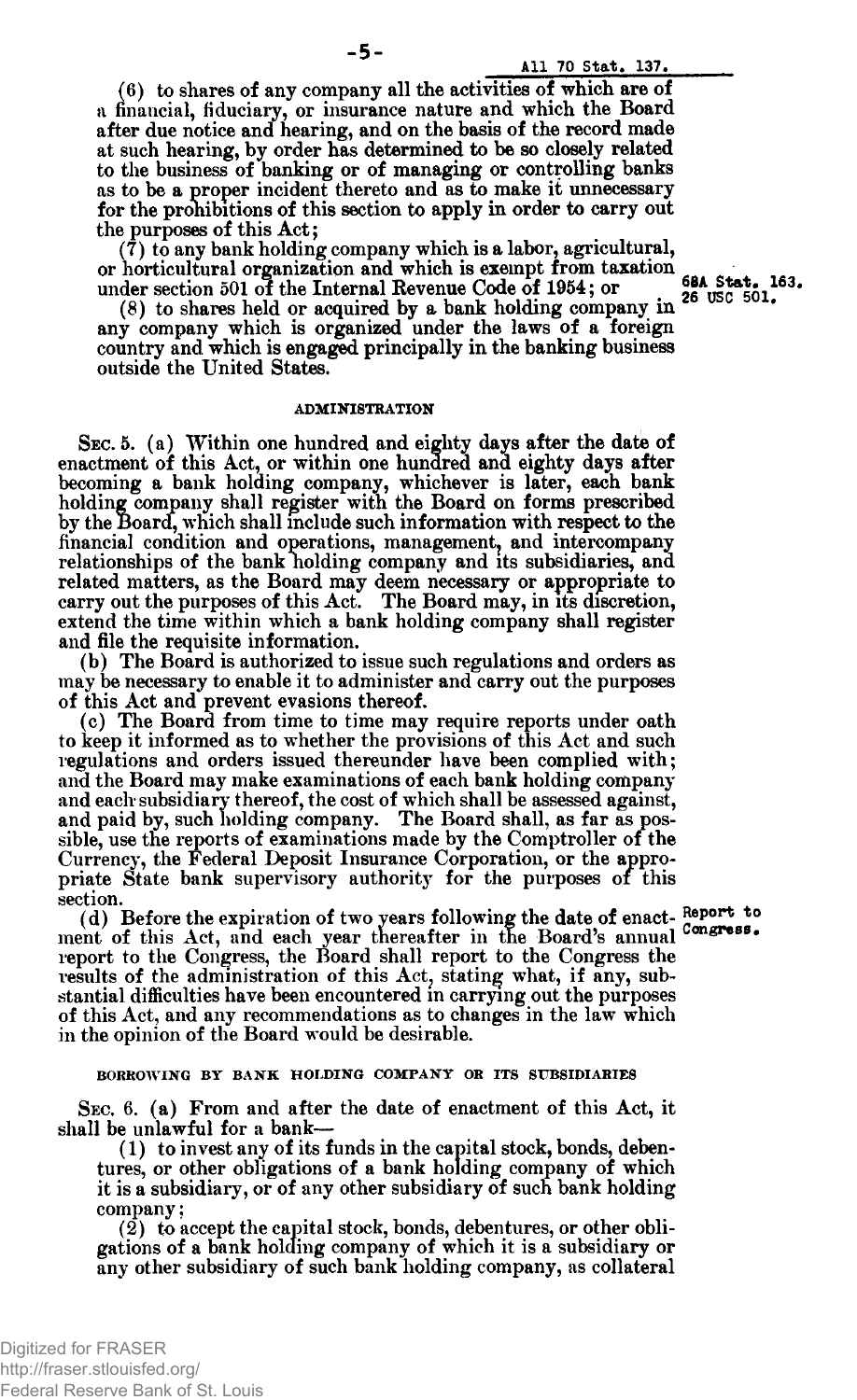All 70 Stat. 138.

~ security tor advances made to any person or company: *Provided*, *however,* That any bank may accept such capital stock, bonds, debentures, or other obligations as security for debts previously contracted, but such collateral shall not be held for a period of over two years;

(3) to purchase securities, other assets or obligations under repurchase agreement from a bank holding company of which it is a subsidiary or any other subsidiary of such bank holding company; and

(4) to make any loan, discount or extension of credit to a bank holding company of which it is a subsidiary or to any other subsidiary of such bank holding company.

Non-interest-bearing deposits to the credit of a bank shall not be deemed to be a loan or advance to the bank of deposit, nor shall the giving of immediate credit to a bank upon uncollected items received in the ordinary course of business be deemed to be a loan or advance to the depositing bank.

(b) The provisions of this section shall not apply (1) to the capital stock, bonds, debentures, or other obligations of any company described Ante, p. 136. in section 4 (c) (1) of this Act, or  $(\tilde{2})$  to any company whose subsidiary status has arisen out of a bona fide debt to the bank contracted prior to the date of the creation of such status, or (3) to any company whose subsidiary status exists by reason of the ownership or control of voting shares thereof by the bank as executor, administrator, trustee, receiver, agent, or depositary, or in any other fiduciary capacity, except where such shares are held for the benefit of all or a majority of the stockholders of such bank.

## RESERVATION OF RIGHTS TO STATES

Sec. 7. The enactment by the Congress of the Bank Holding Company Act of 1956 shall not be construed as preventing any State from exercising such powers and jurisdiction which it now has or may hereafter have with respect to banks, bank holding companies, and subsidiaries thereof.

### PENALTIES

Sec. 8. Any company which willfully violates any provision of this Act, or any regulation or order issued by the Board pursuant thereto, shall upon conviction be fined not more than \$1,000 for each day during which the violation continues. Any individual who willfully participates in a violation of any provision of this Act shall upon conviction be fined not more than \$10,000 or imprisoned not more than one year, or both. Every officer, director, agent, and employee of a bank holding company shall be subject to the same penalties for false entries in any book, report, or statement of such bank holding company as are applicable to officers, directors, agents, and employees of member banks for false entries in any books, reports, or 62. Stat. 750. statements of member banks under section 1005 of title 18, United States Code.

#### JUDICIAL REVIEW

Sec. 9. Any party aggrieved by an order of the Board under this Act may obtain a review of such order in the United States Court of Appeals within any circuit wherein such party has its principal place of business, or in the Court of Appeals in the District of Columbia, bv filing in the court, within sixty days after the entry of the Board's order, a petition praying that the order of the Board be set aside. A copy of such petition shall be forthwith served upon the

Digitized for FRASER http://fraser.stlouisfed.org/ Federal Reserve Bank of St. Louis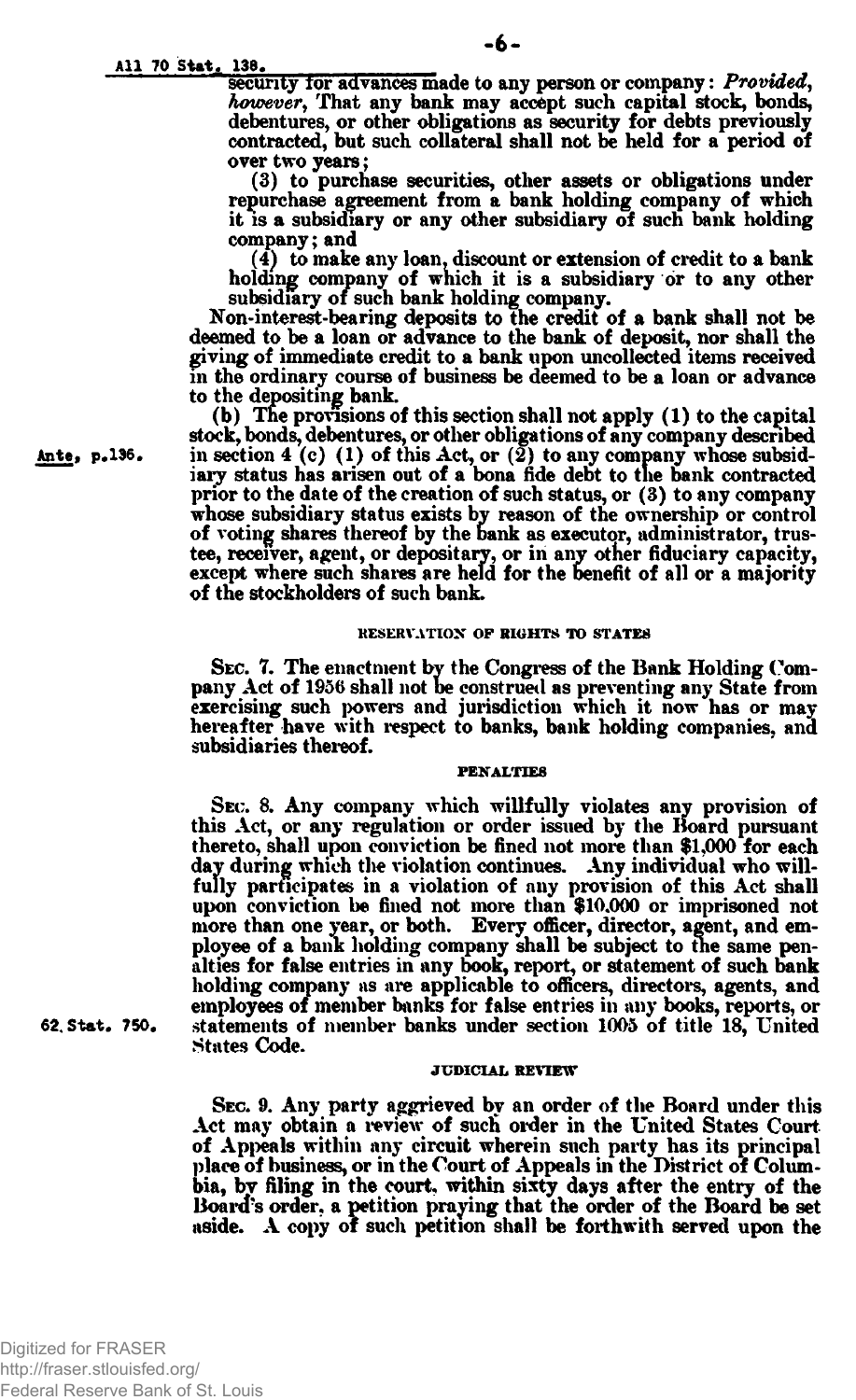**Board, and thereupon the Board shall certify and file in the court a transcript of the record made before the Board. Upon the filing of the transcript the court shall have jurisdiction to affirm, set aside, or modify the order of the Board and to require the Board to take such action with regard to the matter under review as the court deems proper. The findings of the Board as to the facts, if supported by substantial evidence, shall be conclusive.**

#### **AMENDMENTS TO INTERNAL REVENUE CODE OF 195 4**

Sec. 10. (a) Subchapter O of chapter 1 of the Internal Revenue  $\frac{56}{26}$  is  $\frac{50}{100}$ . Code of 1954 is amended by adding at the end thereof the following  $\tilde{1091}$ . **new part:**

# **"PART VIII—DISTRIBUTIONS PURSUANT TO BANK HOLDING COMPANY ACT OF 1956**

" Sec. 1101. Distributions pursuant to Bank Holding Company Act of 1956.

" Sec. 1102. Special rules. " Sec. 1103. Definitions.

# "SEC. 1101. DISTRIBUTIONS PURSUANT TO BANK HOLDING COMPANY ACT OF 1956.

**"(a) D istributions of C ertain N o n -B a n k in g P roperty.—**

**" (1 ) D istributions of prohibited property.— I f—**

**" (A) a qualified bank holding corporation distributes prohibited property (other than stock received in an exchange to which subsection (c) (2) applies)—**

**" (i) to a shareholder (with respect to its stock held by such shareholder), without the surrender by such shareholder of stock in such corporation; or**

**" (ii) to a shareholder, m exchange for its preferred stock; or**

**" (iii) to a security holder, in exchange for its securities; and**

**" (B) the Board has, before the distribution, certified that the distribution of such prohibited property is necessary** or appropriate to effectuate section 4 of the Bank Holding Ante, p. 135. **Company Act of 1956,**

**then no gain to the shareholder or security holder from the receipt of such property shall be recognized.**

**" (2) D istributions of stock a n d securities received i n a n EXCHANGE TO WHICH SUBSECTION (C) (2) APPLIES.—If—** 

**" (A) ft qualified bank holding corporation distributes— " (i) common stock received in an exchange to which subsection (c) (2) applies to a shareholder (with respect**

to its stock held by such shareholder), without the sur**render by such shareholder of stock in such corporation; or**

**" (ii) common stock received in an exchange to which subsection (c) (2) applies to a shareholder, in exchange for its common stock; or**

**" (iii) preferred stock or common stock received in an exchange to which subsection (c) (2) applies to a shareholder, in exchange for its preferred stock; or**

**" (iv) securities or preferred or common stock received in an exchange to which subsection (c) (2) applies to a security holder, in exchange for its securities; and**

**" (B) any preferred stock received has substantially the same terms as the preferred stock exchanged, and any securi-**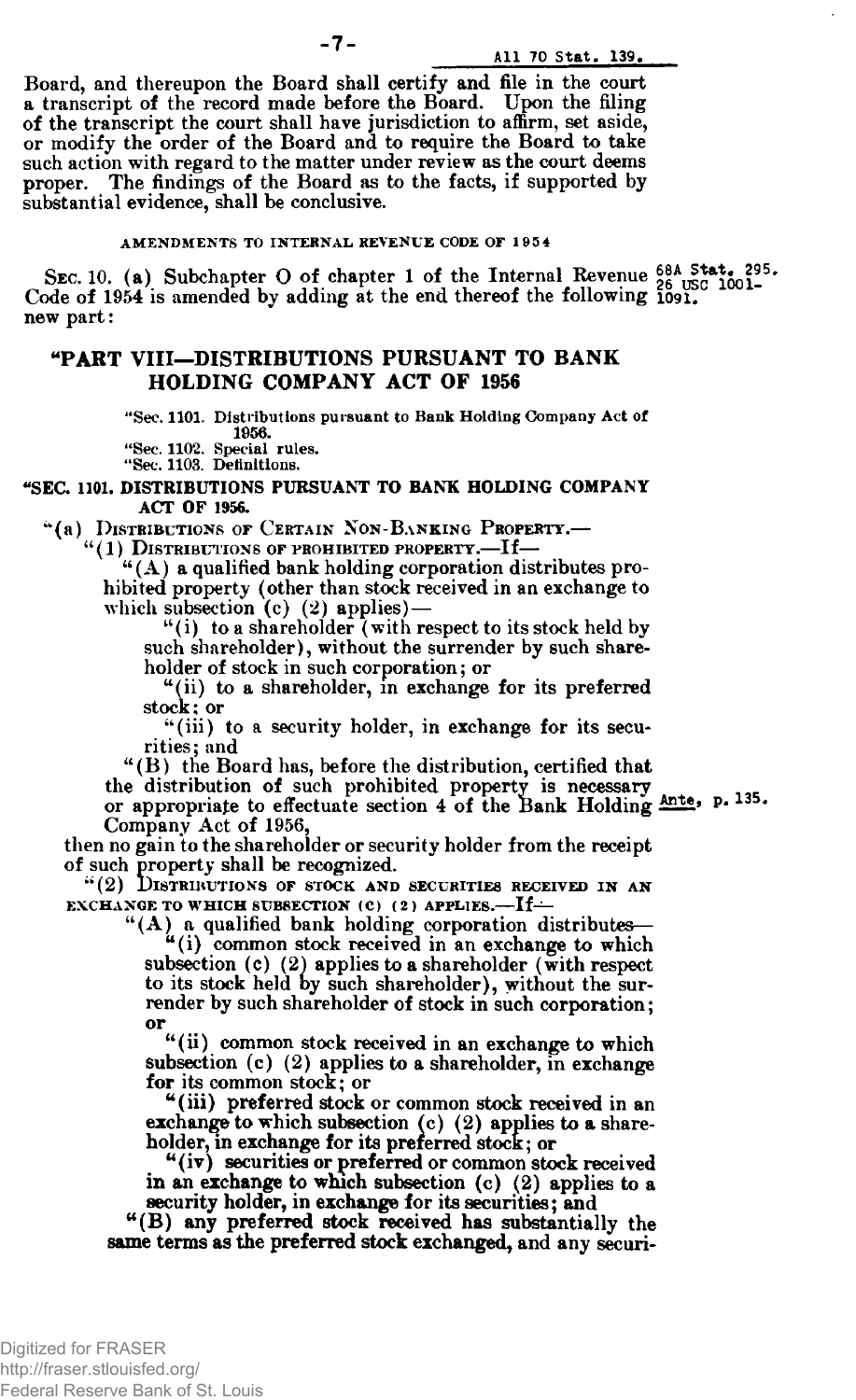**ties received have substantially the same terms as the securities exchanged,**

**then, except as provided in subsection (f), no gain to the shareholder or security holder from the receipt of such stock or such securities or such stock and securities shall be recognized.**

"(3) NON PRO RATA DISTRIBUTIONS. Paragraphs (1) and (2) **shall apply to a distribution whether or not the distribution is pro rata with respect to all of the shareholders of the distributing qualified bank holding corporation.**

"(4) **Excertion.—This subsection shall not apply to any dis**tribution by a corporation which has made any distribution pur**suant to subsection (b).**

"(5) DISTRIBUTIONS INVOLVING GIFT OR COMPENSATION.-

"In the case of a distribution to which paragraph (1) or (2) applies, but which—

"(A) results in a gift, see section 2501, and following, or "(B) has the effect of the payment of compensation, see

section 61 (a) (1).

**" (b) C orporation C easing To Be a B a n k H olding C o m p a n y .—**

"(1) DISTRIBUTIONS OF PROPERTY WHICH CAUSE A CORPORATION **TO BE A BANK HOLDING COMPANY.—I f-**

**" (A) a qualified bank holding corporation distributes property (other than stock received in an exchange to which subsection (c) (3) applies)—**

**" (i) to a shareholder (with respect to its stock held by such shareholder), without the surrender by such shareholder of stock in such corporation; or**

**" (ii) to a shareholder, in exchange for its preferred stock j or**

**" (iii) to a security holder, in exchange for its securities; and**

**W(B) the Board has, before the distribution, certified that—**

**" (i) such property is all or part of the property by reason of which such corporation controls (within the meaning of section** *2* **(a) of the Bank Holding Company Act of 195G) a bank or bank holding company, or sucn property is part of the property by reason of which such corporation did control a bank or a bank holding company before any property of the same kind was distributed under this subsection or exchanged under subsection (c) (3); and**

**" (ii) the distribution is necessary or appropriate to effectuate the policies of such Act,**

**then no gain to the shareholder or security holder from the receipt of such property shall be recognized.**

**" (2 ) D istributions or stock a n d securities received in a n EXCHANGE TO W HICH SUBSECTION (c) (3) APPLIES.—If—**

**" (A) a qualified bank holding corporation distributes—**

"(i) common stock received in an exchange to which **subsection (c) (3) applies to a shareholder (with respect to its stock held by such shareholder), without the surrender by such shareholder of stock in such corporation; or**

**" (ii) common stock received in an exchange to which subsection (c) (3) applies to a shareholder, in exchange for its common stock; or**

**68A S t a t . 403. 26 USC 2 501. 26 USC 6 1 .**

**Ante, p. 133,**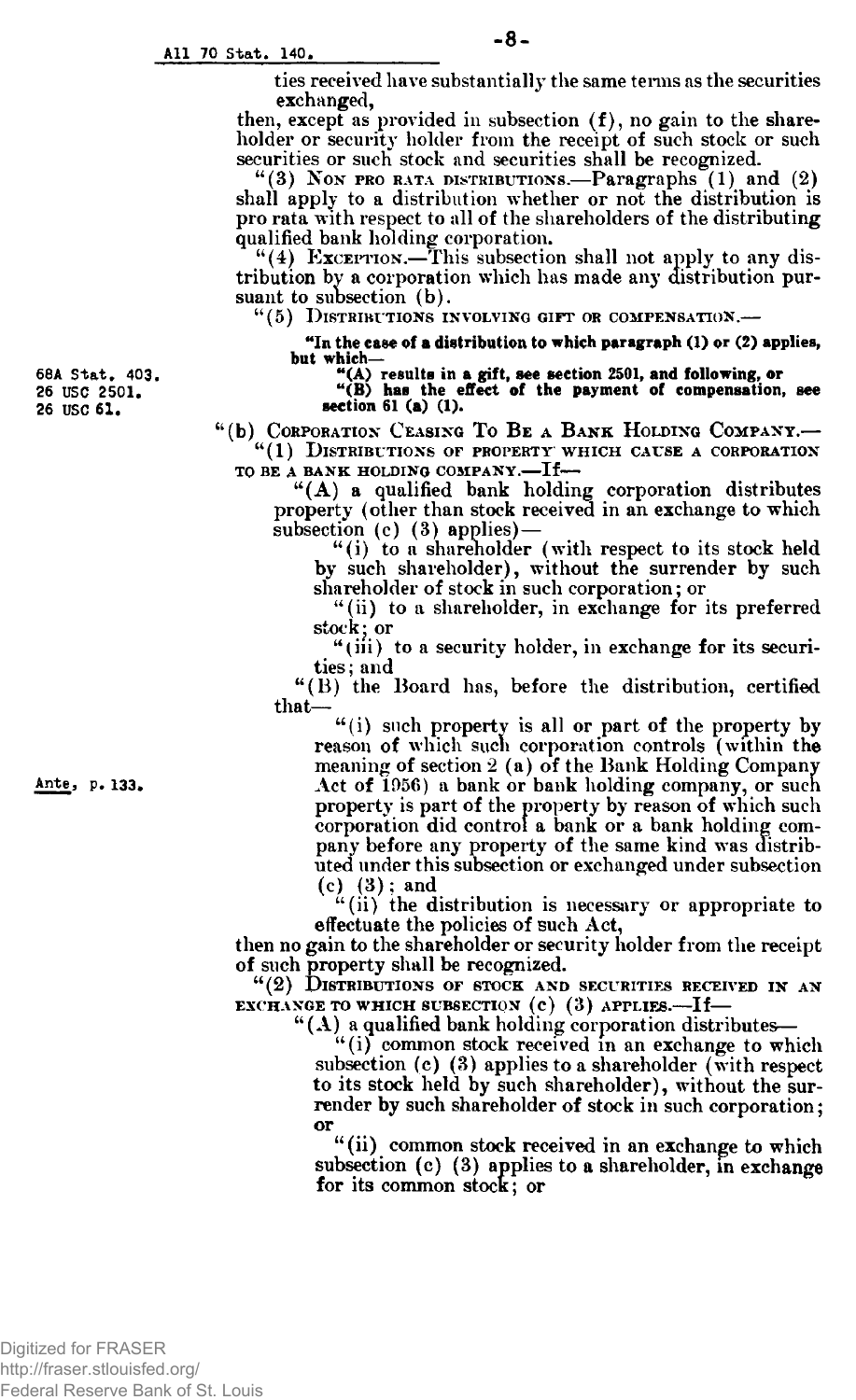**" (iii) preferred stock or common stock received in an exchange to which subsection (c) (3) applies to a shareholder, in exchange for its preferred stock; or**

**" (iv) securities or preferred or common stock received in an exchange to which subsection (c) (3) applies to a security holder, in exchange for its securities; and**

**" (B) any preferred stock received has substantially the same terms as the preferred stock exchanged, and any securities received have substantially the same terms as the securities exchanged,**

**then, except as provided in subsection (f), no gain to the shareholder or security holder from the receipt of such stock or such** securities or such stock and securities shall be recognized.

**"(3) Non PRO RATA DISTRIBUTIONS.—Paragraphs (1) and (2) shall apply to a distribution whether or not the distribution is pro rata with respect to all of the shareholders of the distributing qualified bank holding corporation.**

"(4) **EXCEPTION.**—This subsection shall not apply to any dis**tribution by a corporation, which has made any distribution pursuant to subsection (a).**

 $\cdot$  (5) DISTRIBUTIONS INVOLVING GIFT OR COMPENSATION.

"In the case of a distribution to which paragraph  $(1)$  or  $(2)$  applies, but which—

"(A) results in a gift, see section 2501, and following, or<br>"(B) has the effect of the payment of compensation, see  $26 \text{ USC } 2501$ ,<br>section 61 (a) (1).  $26 \text{ USC } 61$ ,

" (c) **PROPERTY ACQUIRED AFTER MAY 15, 1955.—** 

"(1) In GENERAL.-Except as provided in paragraphs (2) and **(3), subsection (a) or (b) snail not apply to—**

*" (A)* **any property acquired by the distributing corporation alter May 15, 1955, unless (i) gain to such corporation with respect to the receipt of such property was not recognized by reason of subsection (a) or (b), or (ii) such property was received by it in exchange for all of its stock in an exchange to which paragraph (2) or (3) applies, or (iii) such property was acquired by the distributing corporation in a transaction in which gain was not recognized under** section  $305$  (a) or section  $332$ , or under section  $354$  with  $26 \text{ US } 305$ , **respect to a reorganization described in section 368 (a) (1) (E) or (F), or**

**" (B) any property which was acquired by the distributing corporation in a distribution with respect to stock acquired** by such corporation after May 15, 1955, unless such stock was **acquired by such corporation (i) in a distribution (with respect to stock held by it on May 15, 1955, or with respect to stock in respect of which all previous applications of this clause are satisfied) with respect to which gain to it was not recognized by reason of subsection (a) or (b), or (ii) in exchange for all of its stock in an exchange to which paragraph (2) or (3) applies, or (iii) in a transaction in which gain was not recognized under section 305 (a) or section 332, or under section 354 with respect to a reorganization described in section 368 (a) (1) (E) or (F),or**

**" (C) any property acquired by the distributing corporation in a transaction in which gain was not recognized under section 332, unless such property was acquired from a corporation which, if it had been a qualified bank holding corporation, could have distributed such property under subsection (a) (1) or (b) (1).**

Digitized for FRASER http://fraser.stlouisfed.org/ Federal Reserve Bank of St. Louis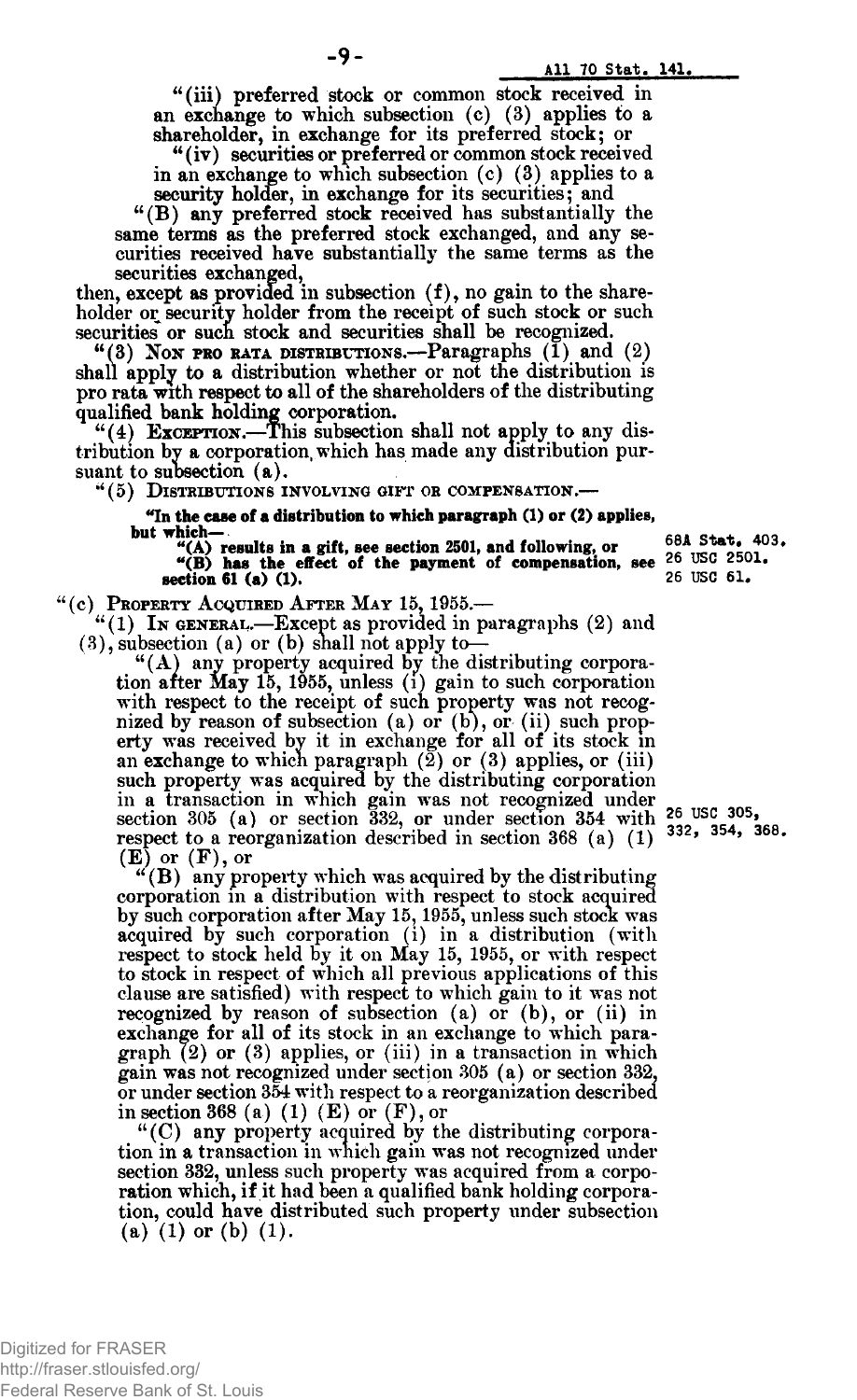"(2) EXCHANGES INVOLVING PROHIBITED PROPERTY.---If-

**" (A) Any qualified bank holding corporation exchanges (i) property, which, under subsection (a) (1), such corporation could distribute directly to its shareholders or security holders without the recognition of gain to such shareholders or security holders, and other property (except prop**erty described in subsection (b)  $(1)$   $(B)$  $(i)$ ), for  $(ii)$  all of **the stock of a second corporation created and availed of solely for the purpose of receiving such property;**

**" (B) immediately after the exchange, the qualified bank holding corporation distributes all of such stock in a manner prescribed in subsection (a) (2) ( A ) ; and**

**" (C) before such exchange, the Board has certified (with respect to the property exchanged which consists of property** which, under subsection (a) (1), such corporation could dis**tribute directly to its shareholders or security holders without the recognition of gain) that the exchange and distribution are necessary or appropriate to effectuate section 4 of the Bank Holding Company Act of 1956,**

**then paragraph (1) shall not apply with respect to such distribution.**

**" ( 3 ) E x c h a n g e s i n v o l v in g in t e r e s t s i n b a n k s .— I f —**

**" (A) any qualified bank holding corporation exchanges (i) property which, under subsection (b) (1), such corporation could distribute directly to its shareholders or security holders without the recognition of gain to such shareholders or security holders, and other property (except prohibited property), for (ii) all of the stock of a second corporation created and availed of solely for the purpose of receiving such property;**

**" (B) immediately after the exchange, the qualified bank holding corporation distributes all of such stock in a manner prescribed in subsection (b) (2) (A ) ; and**

**" (C) before such exchange, the Board has certified (with respect to the property exchanged which consists of property which, under subsection (b) (1), such corporation could distribute directly to its shareholders or security holders without the recognition of gain) that—**

**" (i) such property is all or part of the property by reason of which such corporation controls (within the meaning of section 2 (a) of the Bank Holding Company Act of 1956) a bank or bank holding company, or such property is part of the property by reason of which such corporation did control a bank or a bank holding company before any property of the same kind was distributed under subsection (b) (1) or exchanged under this paragraph; and**

**" (ii) the exchange and distribution are necessary or appropriate to effectuate the policies of such Act,**

**then paragraph (1) shall not apply with respect to such distribution.**

" (d) DISTRIBUTIONS TO AVOID FEDERAL INCOME TAX.

"(1) PROHIBITED PROPERTY.—Subsection (a) shall not apply **to a distribution if, in connection with such distribution, the distributing corporation retains, or transfers after May 15, 1955, to any corporation, property (other than prohibited property) as part of a plan one of the principal purposes of which is the distribution of the earnings and profits of any corporation.**

**" ( 2 ) B a n k i n g p r o p e r t y .—Subsection (b) shall not apply to a distribution if, in connection with such distribution, the dis-**

Ante, p. 135.

Ante, p.133.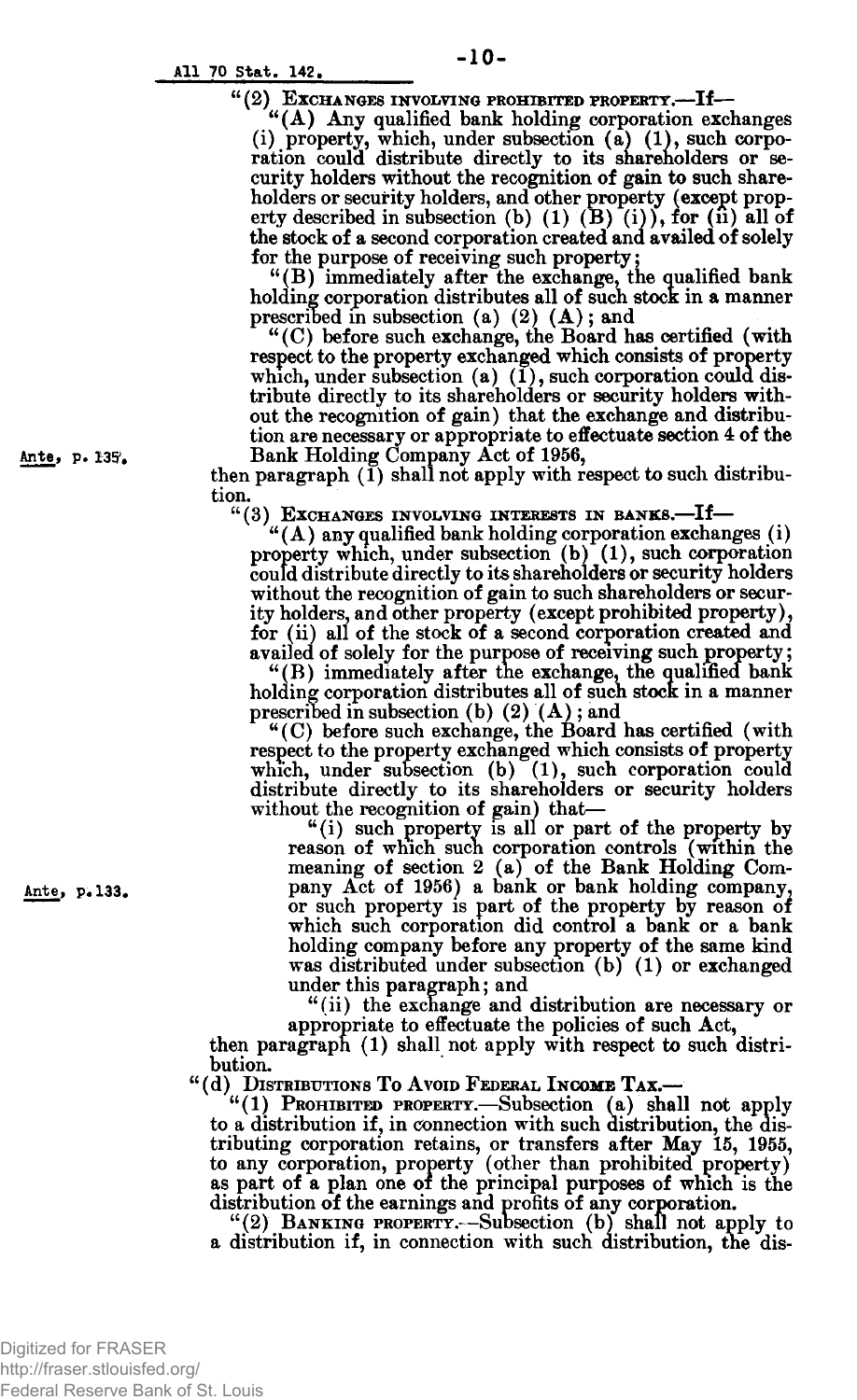**tributing corporation retains, or transfers after May 15, 1955, to any corporation, property (other than property described in subsection (b) (1) (B) (i)) as part of a plan one of the principal purposes of which is the distribution of the earnings and profits of any corporation.**

"(3) CERTAIN CONTRIBUTIONS TO CAPITAL.—In the case of a dis**tribution a portion of which is attributable to a transfer which is a contribution to the capital of a corporation, made after May 15, 1955, and prior to the date of the enactment of this part, if subsection (a) or (b) would apply to such distribution but for the fact that, under paragraph (1) or (2) (as the case may be) of this subsection, such contribution to capital is part of a plan one of the principal purposes of which is to distribute the earnings and profits of any corporation, then, notwithstanding paragraph (1) or (2), subsection (a) or (b) (as the case may be) shall apply to that portion of such distribution not attributable to such contribution to capital, and shall not apply to that portion of such distribution attributable to such contribution to capital.**

<sup>"</sup>(e) FINAL CERTIFICATION.-

"(1) FOR SUBSECTION (a).—Subsection (a) shall not apply **with respect to any distribution by a corporation unless the Board certifies that, before the expiration of the period permitted under** section 4 (a) of the Bank Holding Company Act of 1956 (includ- Ante, P. 135. **ing any extensions thereof granted to such corporation under such section 4 (a)), the corporation has disposed of all the property the disposition of which is necessary or appropriate to effectuate section 4 of such Act (or would have been so necessary or appropriate if the corporation had continued to be a bank holding company).**

**"**(2) **F**or subsection (b).—

**" (A) Subsection (b) shall not apply with respect to any distribution by any corporation unless the Board certifies that, before the expiration of the period specified in subparagraph (B), the corporation has ceased to be a bank holding company.**

**" (B) The period referred to in subparagraph (A) is the period which expires 2 years after the date of the enactment of this part or 2 years after the date on which the corporation becomes a bank holding company, whichever date is later. The Board is authorized, on application by any corporation, to extend such period from time to time with respect to such corporation for not more than one year at a time if, in its judgment, such an extension would not be detrimental to the public interest; except that such period may not in any case be extended beyond the date 5 years after the date of the enactment of this part or 5 years\* after the date on which the corporation becomes a bank holding company, whichever date is later.**

"(f) CERTAIN EXCHANGES OF SECURITIES. In the case of an ex**change described in subsection (a) (2) (A) (iv) or subsection (b) (2) (A) (iv), subsection (a) or subsection (b) (as the ease may be) shall apply only to the extent that the principal amount of the securities received does not exceed the principal amount of the securities exchanged.**

"SEC. 1102. SPECIAL RULES.

"(a) BASIS OF PROPERTY ACQUIRED IN DISTRIBUTIONS.—If, by reason **of section4101, gain is not recognized with respect to the receipt of any Ante, p.** 139. **property, then, under regulations prescribed by the Secretary or his delegate—**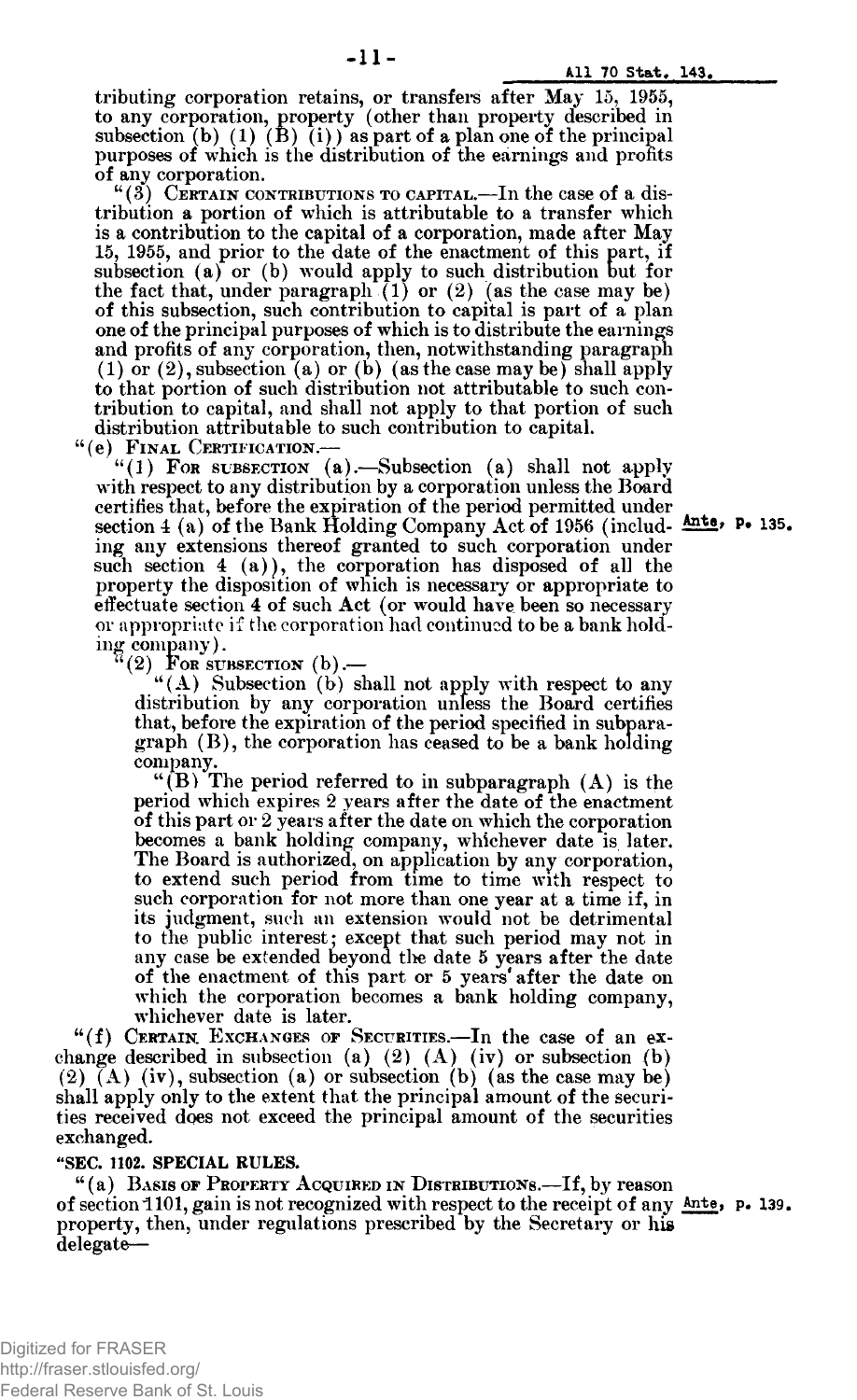**" (1) if the property is received by a shareholder with respect to stock, without the surrender by sudi shareholder of stock, the basis of the property received and of the stock with respect to which it is distributed shall, in the distributee's hands, be determined by allocating between such property and such stock the adjusted basis of such stock; or**

**" (2) if the property is received by a shareholder in exchange for stock or by a security holder in exchange for securities, the basis of the property received shall, in the distributee's hands, be the same as the adjusted basis of the stock or securities exchanged, increased by—**

**" (A) the amount of the property received which was treated as a dividend, and**

**" (B) the amount of gain to the taxpayer recognized on the property received (not including any portion of such gain which was treated as a dividend).**

**" (b) P eriods of L im it a t io n .—The periods of limitation provided in section 6501 (relating to limitations on assessment and collection) shall not expire, with respect to any deficiency (including interest ana additions to the tax) resulting solely from the receipt of property by shareholders in a distribution which is certified by the Board under subsection (a), (b), or (c) of section 1101, until five years after the distributing corporation notifies the Secretary or his delegate (in such manner and with such accompanying information as the Secretary or his delegate may by regulations prescribe) that the period (including extensions thereof) prescribed in section 4 (a) of the Bank Holding Company Act of 1956, or section 1101 (e) (2) (B ), whichever is applicable, has expired; and such assessment may be made notwithstanding any provision of law or rule of law which would otherwise prevent such assessment.**

**44 (c) A llocation of E arnings an d P rofits.—**

**" (1) D istribution of stock in a controlled corporation.— In the case of a distribution by a qualified bank holding corporation under section 1101 (a) (1) or (b) (1) of stock in a controlled corporation, proper allocation with respect to the earnings and profits of the distributing corporation and the controlled corporation shall be made under regulations prescribed by the Secretary or his delegate.**

**" (2) E xchanges described in section hoi (o (**<sup>2</sup> **) or (3).—In the case of any exchange described in section 1101 (c) (2) or (3), proper allocation with respect to the earnings and profits of the corporation transferring the property and the corporation receiving such property shall be made under regulations prescribed by the Secretary or his delegate.**

**" (3) D e fin itio n of controlled corporation.— For purposes** of paragraph (1), the term 'controlled corporation' means a **corporation with respect to which at least 80 percent of the total combined' voting pqwer of all classes of stock entitled to vote and at least 80 percent of the total number of shares of all other classes of stock is owned by the distributing qualified bank holding corporation.**

**"(d) I tem ization of P roperty.— In any certification under this part, the Board shall make such specification and itemization of property as may be necessary to carry out the provisions of this part.**

# "SEC. 1103. DEFINITIONS.

**" (a) B a n k H olding C o m p a n y .—For purposes of this part, the term 'bank holding company' has the meaning assigned to such term by section 2 of the Bank Holding Company Act of 1956.**

**68A Stat. 803. 26 USC 6501.**

**Ante, p . 135. Ante, p . 143.**

Ante, **p. 139.** 

**Ante, p. 142#**

**A n te, p .** 133**.**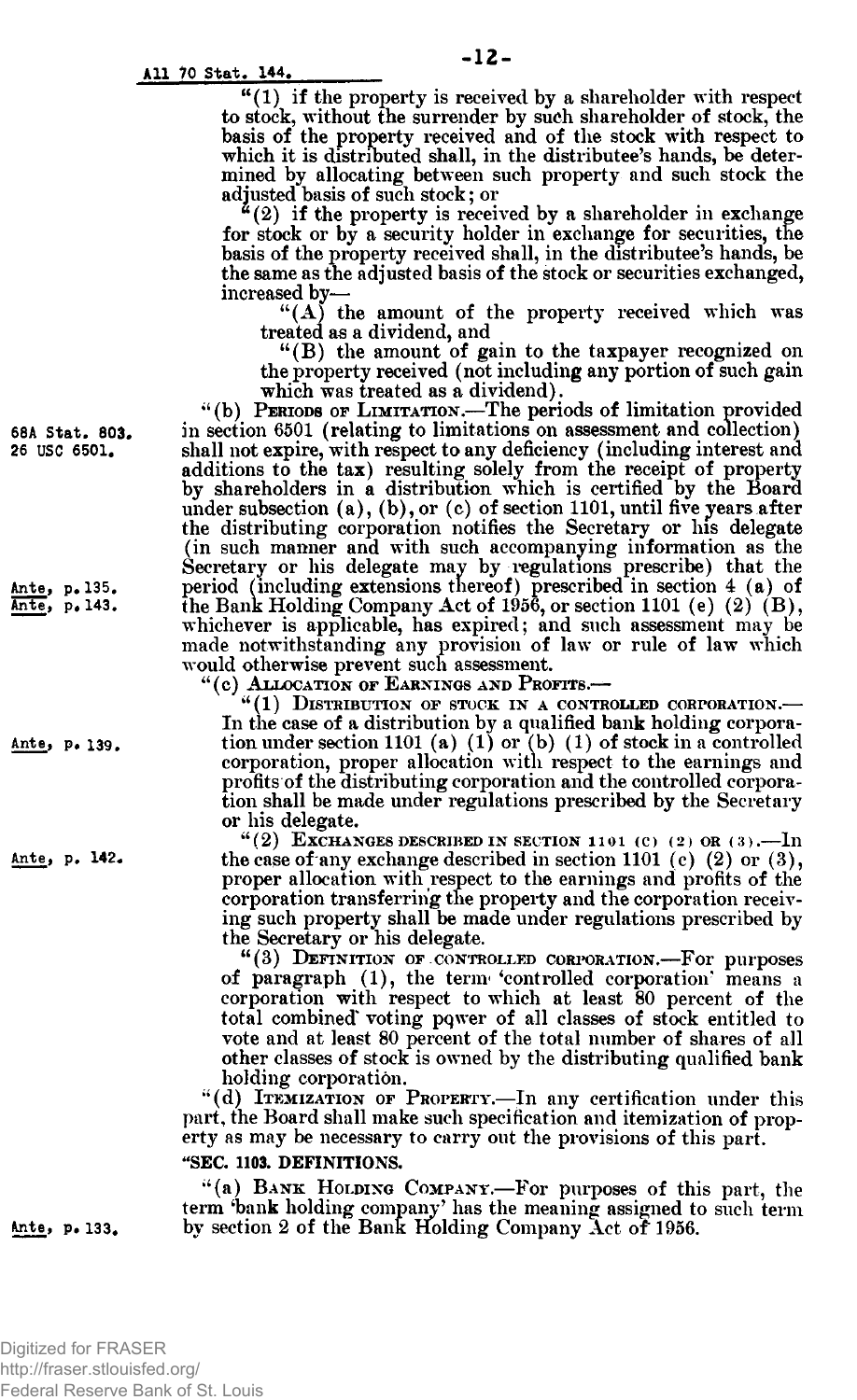"(b) Qualified Bank Holding Corporation.—

**" ( 1 ) I n g e n e r a l .—Except as provided in paragraph ( 2 ) , for purposes of this part the term 'qualified bank holding corporation' means any corporation (as defined in section 7701 (a) (3) ) stat. 9 11.** which is a bank holding company and which holds prohibited <sup>20</sup> use 7701. **property acquired by it—-**

**" (A^ on or before May 15,1955,**

**" (B) in a distribution in which gain to such corporation with respect to the receipt of such property was not recog-**

nized by reason of subsection (a) or (b) of section 1101, or **Ante**, P. 139. **" (C) in exchange for all of its stock in an exchange de-**

**scribed in section 1101 (c) (2) or (c) (3).**  $\frac{\text{angle}}{\text{angle}}$  **P.**  $\frac{1+2}{2}$ <sup>"</sup>(2) LIMITATIONS.

**" (A) A bank holding company shall not be a qualified bank holding corporation, unless it would have been a bank holding company on May 15,1955, if the Bank Holding Com**pany Act of 1956 had been in effect on such date, or unless **it is a bank holding company determined solely by reference to—**

**" (i) property acquired by it on or before May 15, 1955,**

**" (ii) property acquired by it in a distribution in which gain to such corporation with respect to the receipt of such property was not recognized by reason of** subsection (a) or (b) of section 1101, and **Ante**, P. 139.

**" (iii) property acquired by it in exchange for all of its stock in an exchange described in section 1101 (c)** (2) or (3). *Ante, p.* 142.

**" (B) A bank holding company shall not be a qualified bank holding corporation by reason of property described in subparagraph (B) of paragraph (1) or clause (ii) of subparagraph (A) of this paragraph, unless such property was acquired in a distribution with respect to stock, which stock was acquired by such bank holding company—**

**" (i) on or before May 15, 1955,**

**" (ii) in a distribution (with respect to stock held by it on May 15, 1955, or with respect to stock in respect of which all previous applications of this clause are satisfied) with respect to which gain to it was not recognized by reason of subsection (a) or (b) of section**  $\mathbf{A}$ **1101, or p 1101**, **or p 139, p 139, p 139, p 139, p 139, p 139, p 139, p 139, p 139, p 139, p 139, p 139, p 139, p 139, p 139, p 139, p 139, p 13** 

**" (iii) in exchange for all of its stock in an exchange** described in section 1101 (c) (2) or (3).

**" (C) A corporation shall be treated as a qualified bank holding corporation only if the Board certifies that it satisfies the foregoing requirements of this subsection.**

"(c) PROHIBITED PROPERTY.—For purposes of this part, the term **'prohibited property' means, in the case of any bank holding company, property (other than nonexempt property) the disposition of which would be necessary or appropriate to effectuate section 4 of** the Bank Holding Company Act of 1956 if such company continued Ante, p.135. **to be a bank holding company beyond the period (including any extensions thereof) specified in subsection (a) of such section or in section** 1101 (e) (2) (B) of this part, as the case may be. The term 'pro-"Prohibited hibited property' does not include shares of any company held by a **Property**". **bank holding company to the extent that the prohibitions of section 4 of the Bank Holding Company Act of 1956 do not apply to the ownership by such bank nolding company of such property by reason of subsection (c) (5) of such section.**